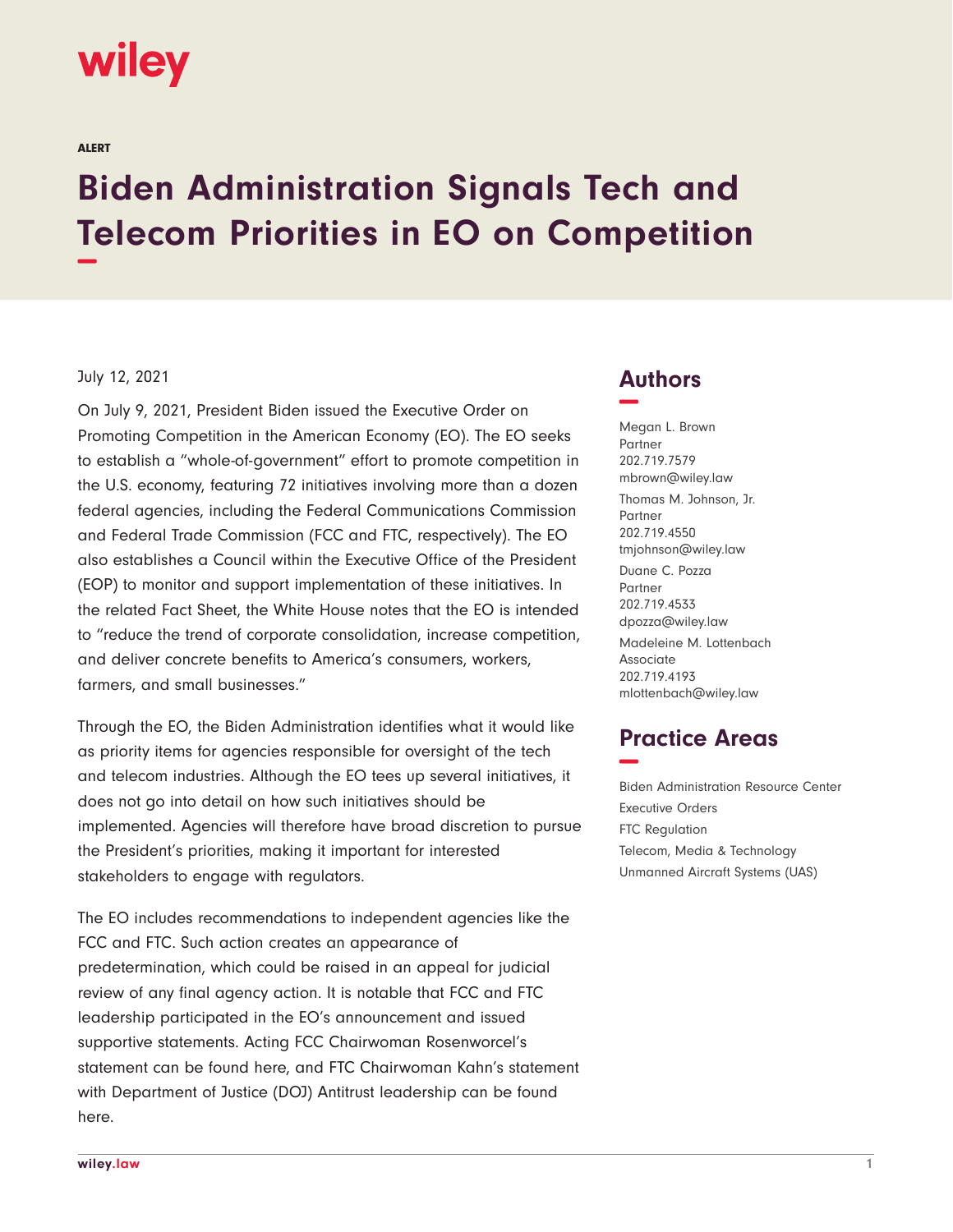Even with support of leadership, acting on many of these initiatives will require a Democratic majority. Although the FTC is at its full complement with the swearing in of Chairwoman Kahn in June, the FCC continues to operate with only four Commissioners who are divided politically.

#### **Initiatives the President Intends to Improve the Market for Business**

#### Restoring Obama-Era Net Neutrality Rules

Section 5(l)(i) of the EO encourages the Chair of the FCC to adopt net neutrality rules similar to the rules adopted in the 2015 Open Internet Order during the Obama Administration, which were subsequently repealed in 2017 during the Trump Administration.

With certain exceptions, the 2015 net neutrality rules—a detailed Wiley summary of which is available here generally prohibited broadband Internet access service (BIAS) providers from (1) blocking lawful content, applications, services, or non-harmful devices; (2) throttling Internet traffic on the basis of content, application, service, or use of a non-harmful device; (3) engaging in paid prioritization; and (4) otherwise unreasonably interfering with or disadvantaging consumers or edge providers.

The EO confirms what was largely expected already, that adopting a regime similar to the 2015 net neutrality rules—or perhaps one that expands upon them, like California's 2018 net neutrality statute or New York's lowincome broadband bill—would be a priority for President Biden, and presumably the Democratic-led FCC.

#### Improving Auction Rules to Avoid Spectrum Concentration

Section 5(l)(ii) of the EO encourages the FCC to avoid "excessive concentration" of spectrum in future spectrum auctions. It cites the need to avoid spectrum warehousing and to promote competition in the mobile communications and radio-based broadband services markets.

#### Encouraging Competition in the 5G Market

Section 5(l)(iii) of the EO encourages the FCC to support the development and adoption of Open Radio Access Network protocols and software for 5G—a matter that has seen interest from the FCC under the current and prior Administration. The EO further calls for continued engagement by the FCC in voluntary and consensus-based standards development organizations, as well as for the continued pursuit of measures to promote competition in the 5G equipment market.

#### Enacting "Right-to-Repair" Rules

Section 5(h)(ii) of the EO encourages the FTC to exercise its statutory rulemaking authority to address what the EO characterizes as "unfair anticompetitive restrictions on third-party repair or self-repair of items." The White House Fact Sheet makes clear that the EO's "right-to-repair" provision is targeted in part at cell phone manufacturers and other technology companies that it claims "impose restrictions on self and third-party repairs" including by "restricting the distribution of parts, diagnostics, and repair tools."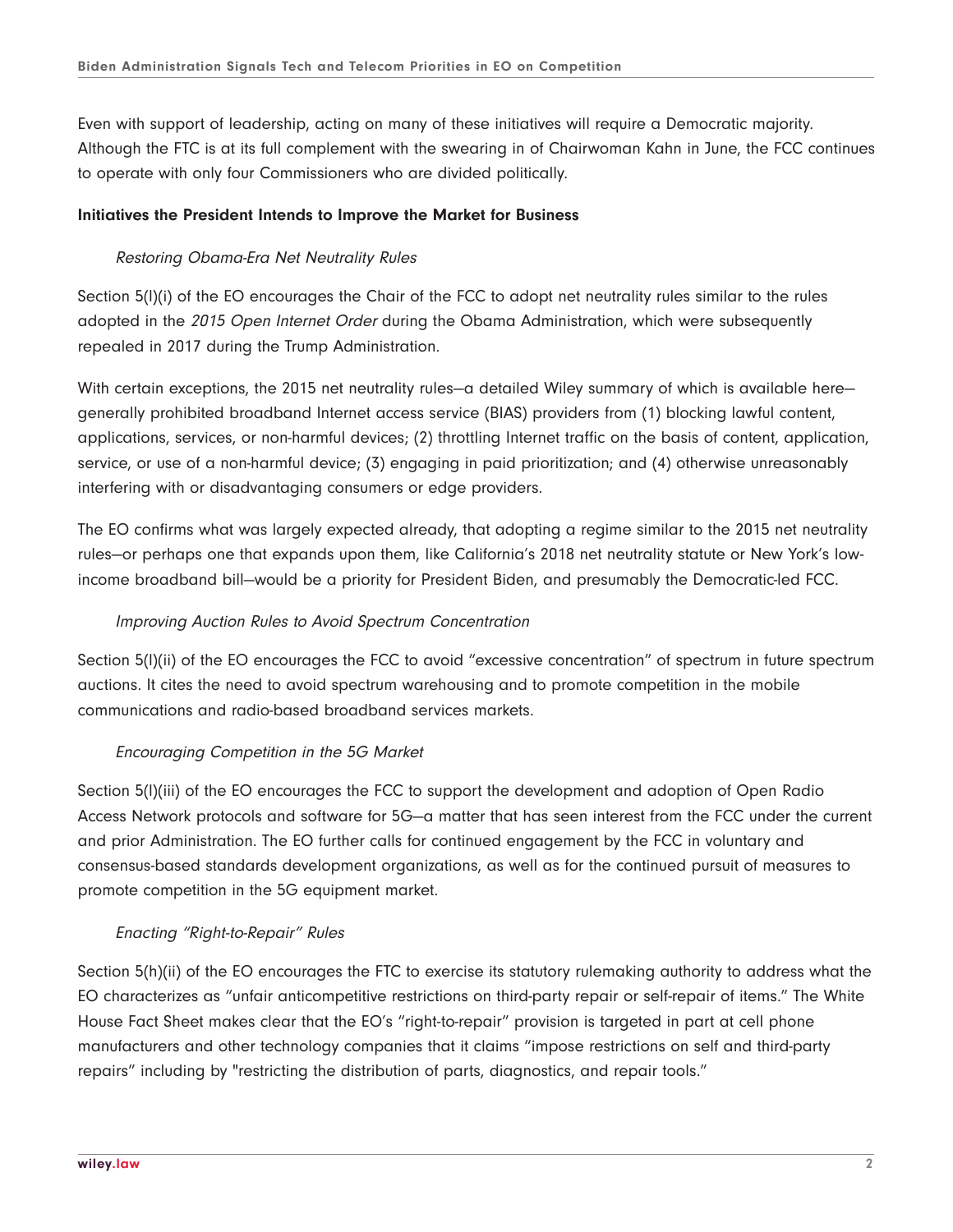The EO's discussion of "right-to-repair" issues comes on the heels of an FTC announcement on May 6, 2021, that it had submitted a report to Congress on device "repair restrictions," which the agency defined as "any practice that has the effect of limiting consumers' ability to repair products that they own." The report advocated for "ways to expand consumers' repair and maintenance options," and included a discussion of potential FTC rulemaking in this area.

#### Studying the Mobile App Ecosystem

Section 5(r)(iii) of the EO directs the Secretary of Commerce, in consultation with the Attorney General and the Chair of the FTC, to conduct a study of the mobile application ecosystem. The study must include input from interested stakeholders collected through open consultation. The Secretary of Commerce will submit a report on the study's findings together with recommendations for improving competition, reducing barriers to entry, and maximizing user benefit with respect to the mobile application ecosystem to the Chair of the White House Competition Council.

#### Ending Landlord Exclusivity Arrangements

Section 5(l)(vii) of the EO encourages the FCC to initiate a rulemaking to prohibit exclusivity arrangements between landlords and Internet service providers. These arrangements, according to the Biden Administration, prevent entry of competing broadband providers and result in higher prices for consumers.

#### Providing "Vigilant Oversight" of the Emerging UAS Market

Section 5(m)(iii)(B) of the EO directs the Secretary of Transportation to "provide vigilant oversight" over new aerospace-based transportation technologies, including unmanned aircraft systems (UAS). Such oversight should bear in mind the dangers of "early monopolization" in and "new air traffic control problems" from emerging services such as low-altitude UAS deliveries.

#### Evaluating Tech Firms in Consumer Finance

Section 5(v)(ii) of the EO directs the Secretary of the Treasury to submit a report to the Chair of the White House Competition Council on "the effects on competition of large technology firms' and other non-bank companies' entry into consumer finance markets."

#### **Initiatives the President Intends to Improve the Market for Consumers**

#### Establishing New Rules on Accumulation of Data

Citing increased collection and use of customer data by businesses, the White House calls on the FTC to adopt rules governing such practices. Specifically, Section 5(h)(i) encourages the FTC to establish rules to curb what it characterizes as "unfair data collection and surveillance practices that may damage competition, consumer autonomy, and consumer privacy."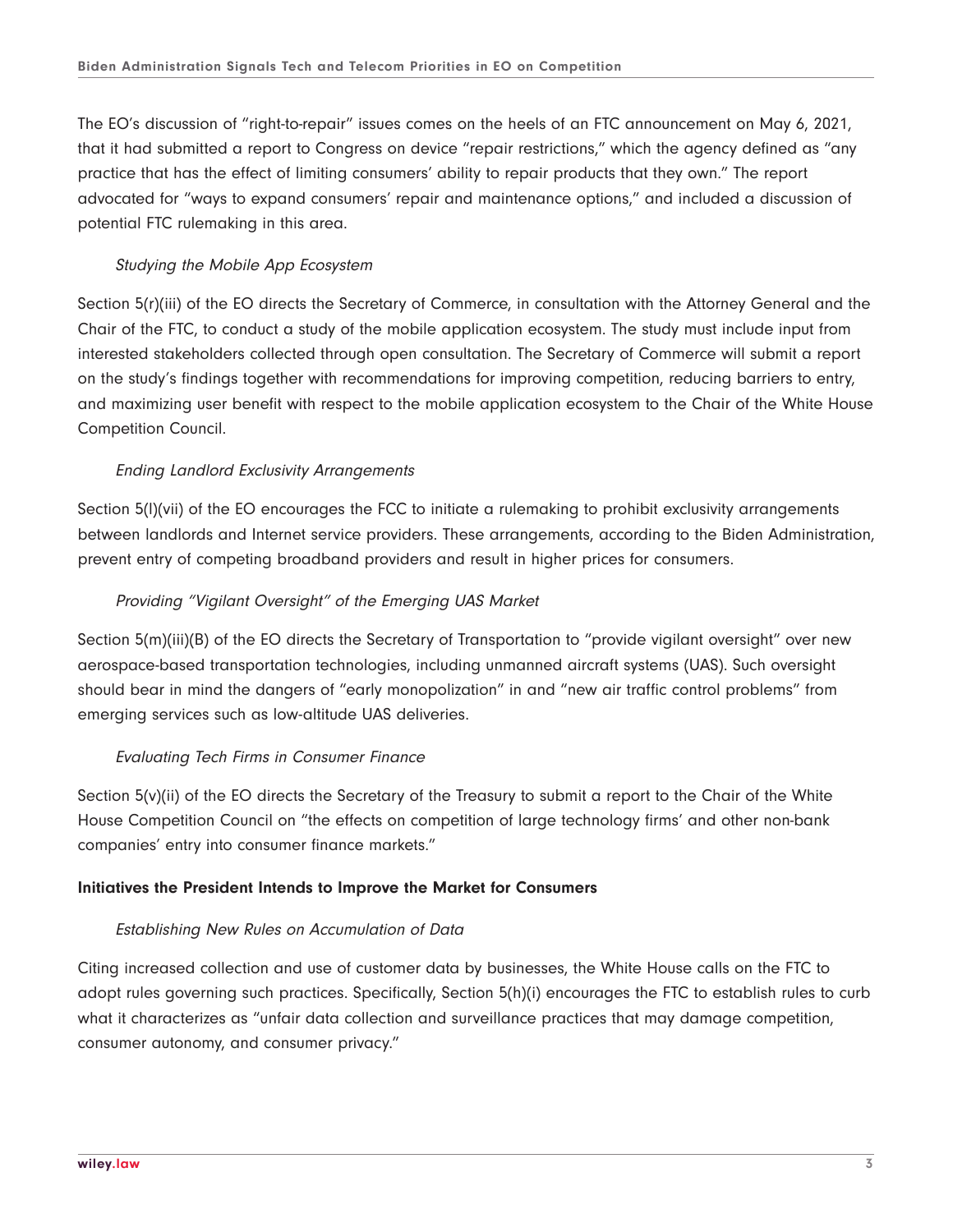The EO's approach builds on the recent FTC decision to create a new rulemaking group within the FTC's Office of the General Counsel (as we noted here) and, as discussed earlier this year, there are indications that the FTC may initiate rulemakings related to data use, privacy, and manipulation of data platforms. Doing so would represent a significant shift for the FTC, which has previously relied primarily on its enforcement rather than its rulemaking authority to address privacy and data-related issues.

#### Increasing Broadband Price Transparency

Section 5(l)(v) of the EO encourages the FCC to require Internet service providers to display a "broadband consumer label." The goal of such a label, according to the EO, is to provide consumers with "clear, concise, and accurate information regarding provider prices and fees, performance, and network practices." The White House asserts in the Fact Sheet that such a label would improve consumers' ability to compare options for broadband services.

Both Section 5(l)(v) of the EO and the Fact Sheet refer to the FCC's efforts during the Obama Administration to develop a "Broadband Nutrition Label" to serve as a safe harbor format for BIAS providers seeking to comply with the enhanced transparency requirements adopted by the FCC as part of its 2015 Open Internet Order. During the Trump Administration, the FCC eliminated the broadband label safe harbor when it adopted the Restoring Internet Freedom Order.

In addition to a broadband consumer label, the White House supports requiring Internet service providers to report pricing information to the FCC. Section 5(l)(vi) of the EO encourages the FCC to initiate a rulemaking proceeding to require Internet service providers to regularly report broadband price and subscription rates "for the purpose of disseminating that information to the public in a useful manner." The EO contemplates that such reporting would improve price transparency and market competition.

#### Banning "Excessive" Early Termination Fees

Section 5(l)(iv) of the EO encourages the FCC to consider prohibiting unreasonable early termination fees for end-user communications contracts. The Fact Sheet explains that this endeavor is meant to allow consumers to switch providers easily and compare the costs of different providers more accurately. Early termination fees were the subject of regulatory scrutiny in the past, as state and federal regulators and courts considered the issue, including as it relates to rate regulation.

#### Requiring Airlines to Provide Refunds for Wi-Fi Connectivity Issues

The EO tasks the Secretary of Transportation with regulating the airline industry to achieve what the EO considers the improvement of competition and protection of consumers. In pursuit of those goals, Section 5(m) (i)(D) of the EO directs the Transportation Secretary to initiate a rulemaking proceeding to require airlines to refund "ancillary fees when passengers pay for a service that is not provided." Although the EO does not mention in-flight WiFi services by name, the White House Fact Sheet identifies WiFi and in-flight entertainment system fees as examples of fees that should be refunded if service is not provided.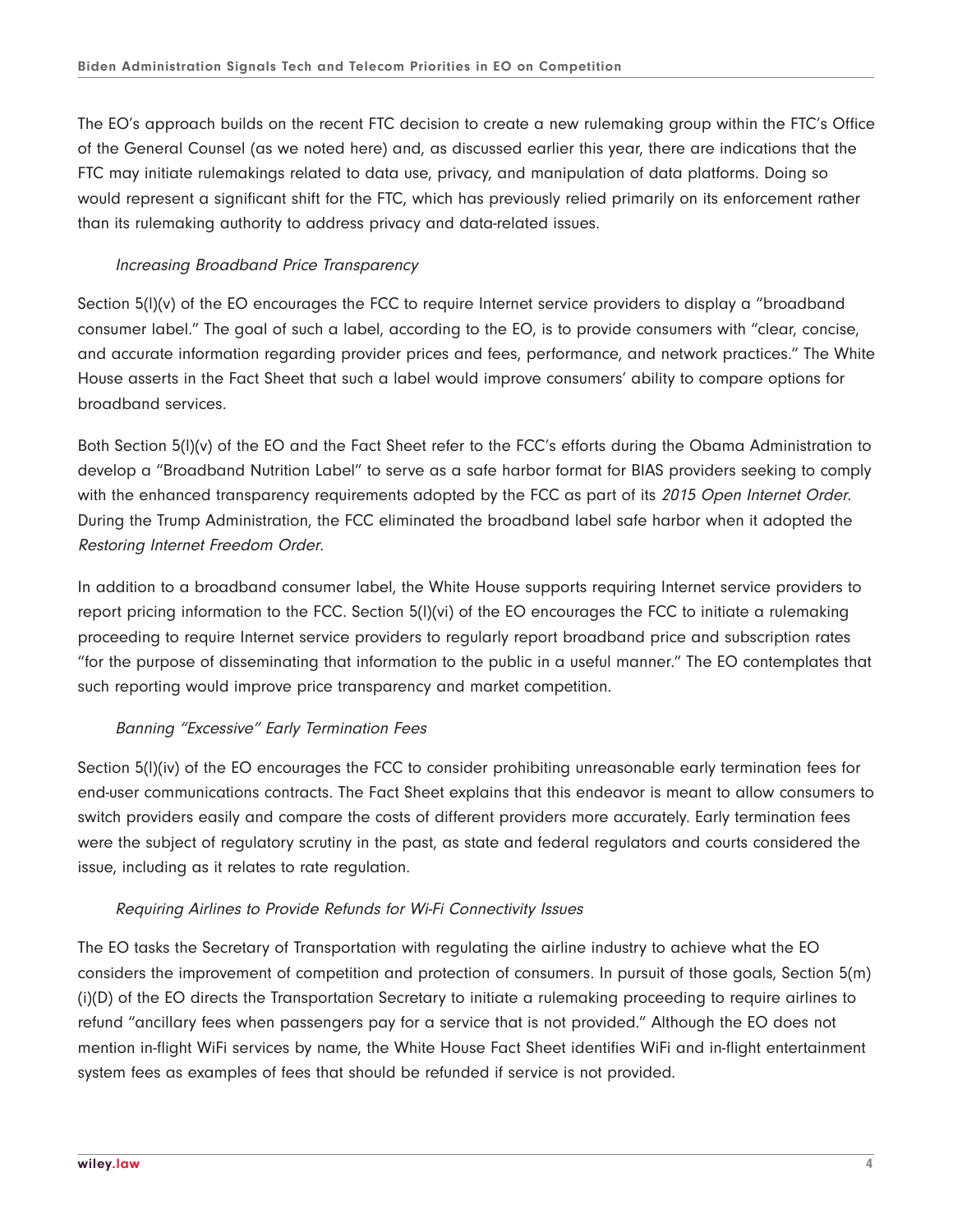#### Enabling the Portability of Consumer Financial Data

Section 5(t)(i) of the EO encourages the Consumer Financial Protection Bureau to commence a rulemaking to facilitate the portability of consumer financial transaction data (e.g., by allowing customers to download their banking data and transfer to another financial services provider). By increasing data portability, the White House seeks to make it easier for consumers to transition between financial institutions and to use innovative financial products.

#### **Initiatives the President Intends to Improve the Market for Workers**

The EO cites what it characterizes as barriers to competition in the labor markets, which the President concludes drive down wages and dignity in the workplace for workers. Section 5(f) of the EO encourages the FTC and DOJ to prevent employers from collaborating to suppress wages or reduce benefits by strengthening antitrust guidance. Additionally, Section 5(g) of the EO encourages the FTC to use its rulemaking authority "to curtail the unfair use of non-complete clauses and other clauses or agreements that may unfairly limit worker mobility."

Although the EO does not call on the FCC specifically to help improve competition in the labor markets, it is conceivable that a Biden Administration FCC might condition future merger approvals on the provision of certain worker protections. Charged with examining whether a proposed transaction would serve "the public interest, convenience, and necessity"—the FCC has great latitude as it reviews mergers involving the transfer of control or assignment of FCC licenses. The FCC, in approving the New Charter merger (FCC 16-59), took the position during the Obama Administration that it is appropriate to "consider[] employment-related issues such as job creation, commitments to honor union bargaining contracts, and efficiencies resulting from workforce reduction" as part of its public interest analysis. During the Trump Administration, the FCC likewise acknowledged its authority to impose job-related conditions, while declining to do so in the T-Mobile/Sprint merger (FCC 19-103). And Commissioner Carr has recently proposed banning all devices made using certain forced labor from FCC equipment authorization.

#### **Establishment of White House Competition Council**

Section 4 of the EO establishes a White House Competition Council (the Council) within the EOP. The Council will identify additional administrative actions and legislative changes intended to address "overconcentration, monopolization, and unfair competition" in the U.S. economy. As described in Section 3 of the EO, the Council will also develop best practices for cooperation and coordination when agencies have overlapping jurisdictions.

The President for Economic Policy and Director of the National Economic Council will serve as Chair of the Council. Other members of the Council include the Attorney General and the Secretaries of Treasury, Defense, Agriculture, Commerce, Labor, Health and Human Services, and Transportation. The Chair may invite the FTC and FCC Chairs to participate in matters involving their respective statutory authorities and obligations. Members of the Council are directed to appoint a senior official within their agency to coordinate with the Council and oversee efforts to address unfair competition.